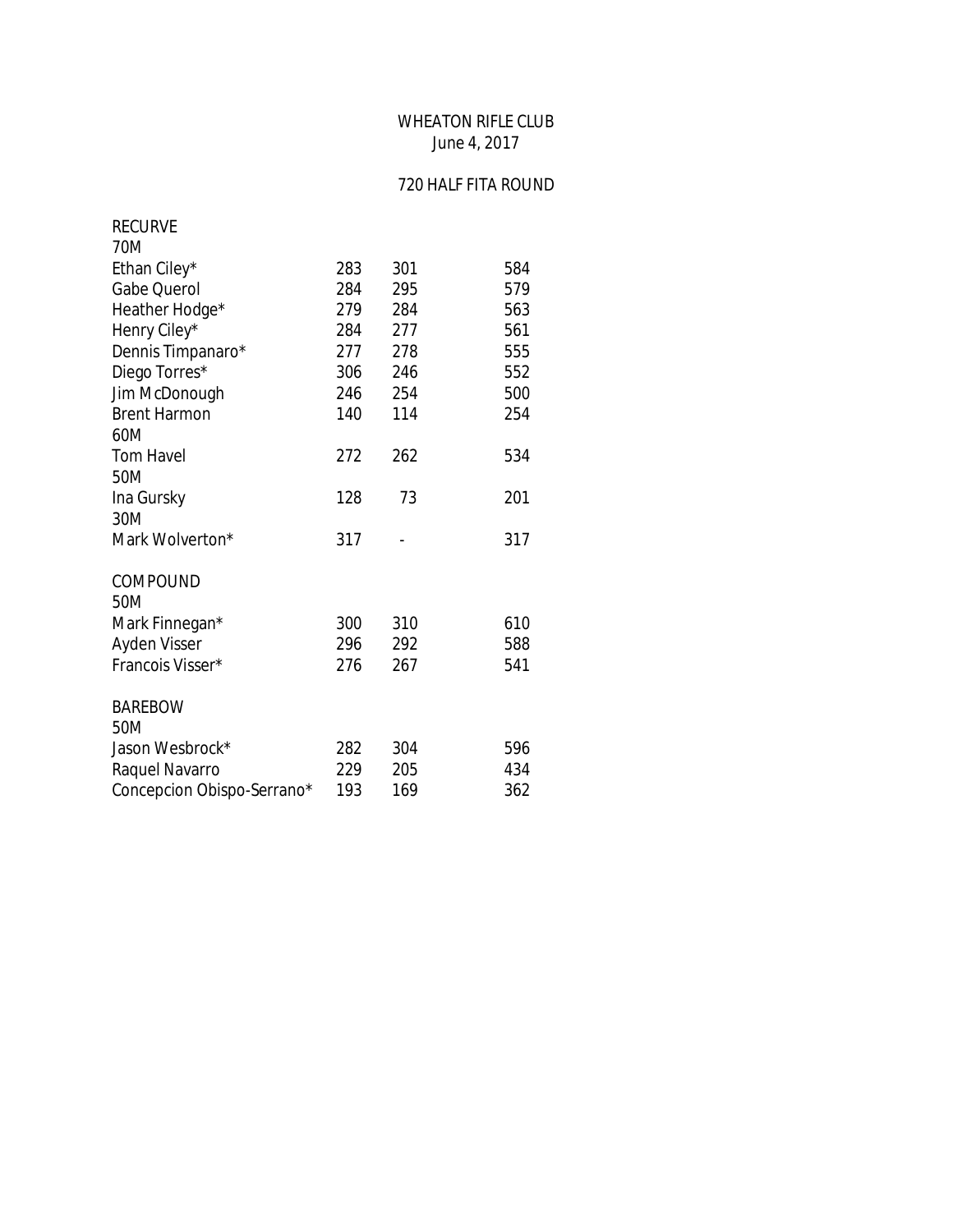## JOAD STAR PIN SHOOT 12:30 PM COMPOUND LINE

JOAD Star Pins are earned based on the USA Archery JOAD Program Scoring Matrix. The scores and rankings here do not reflect age, gender or bow style. It is just a summary of the scores the archers posted today and the distance they shot at.

\*JOAD Star Pin Was Earned

| $2^{ND}$ PIN<br>20M<br>Elaina Soliman                  | 282 | 295 | 577 |
|--------------------------------------------------------|-----|-----|-----|
| <b>Brandon Trankina</b>                                | 200 | 189 | 380 |
| 3 <sup>RD</sup> JOAD STAR PIN<br>25M<br>Rusy Mitcheff* | 297 | 278 | 575 |
| 4TH JOAD STAR PIN<br>Sean Hodge*                       | 287 | 310 | 597 |
| 6TH JOAD STAR PIN<br>25M                               |     |     |     |
| Lauren McHenry                                         | 253 | 240 | 493 |
| 7 <sup>TH</sup> JOAD STAR PIN<br>30M                   |     |     |     |
| <b>Timmy Kristofer</b>                                 | 242 | 275 | 517 |
| 8TH JOAD STAR PIN<br>30M                               |     |     |     |
| Courtney Langley                                       | 292 | 294 | 586 |
| <b>BRONZE OLYMPIAN</b><br>50M                          |     |     |     |
| Dana Janiec                                            | 306 | 308 | 614 |
| <b>Jared Broniewicz</b><br>30M                         | 289 | 240 | 529 |
| <b>Grace McHenry</b>                                   | 328 | 326 | 654 |
| Emma Schaeffer                                         | 316 | 321 | 637 |
| George Harker<br>25M                                   | 290 | 304 | 594 |
| Kaylee Brodie*                                         | 339 | 341 | 680 |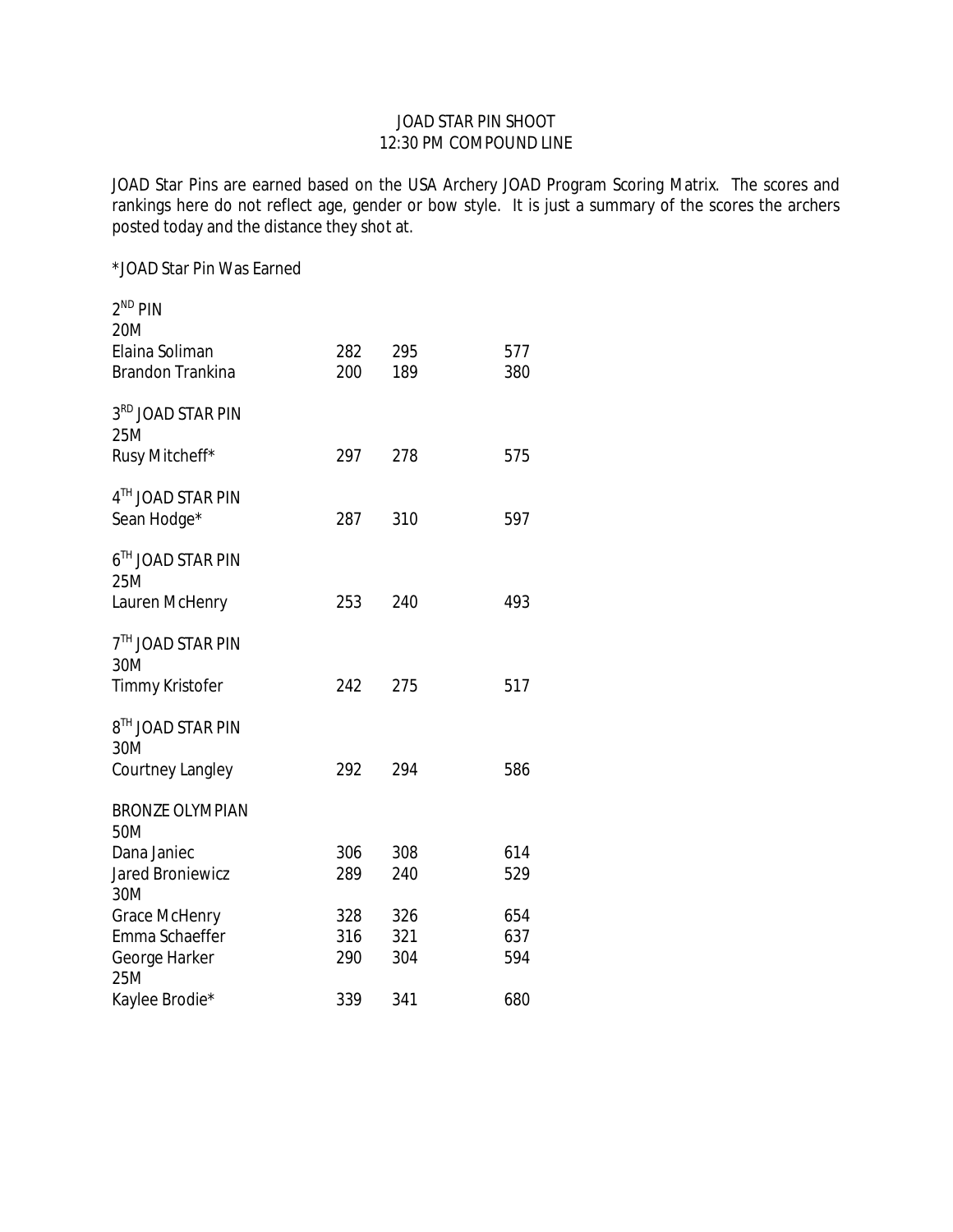| SILVER OLYMPIAN    |     |     |     |                |
|--------------------|-----|-----|-----|----------------|
| .50M               |     |     |     |                |
| Grace Frickenstein | 319 | 332 | 649 |                |
| 25M                |     |     |     |                |
| Ava Lenell         | 337 | 344 | 681 | (Six-Gold Pin) |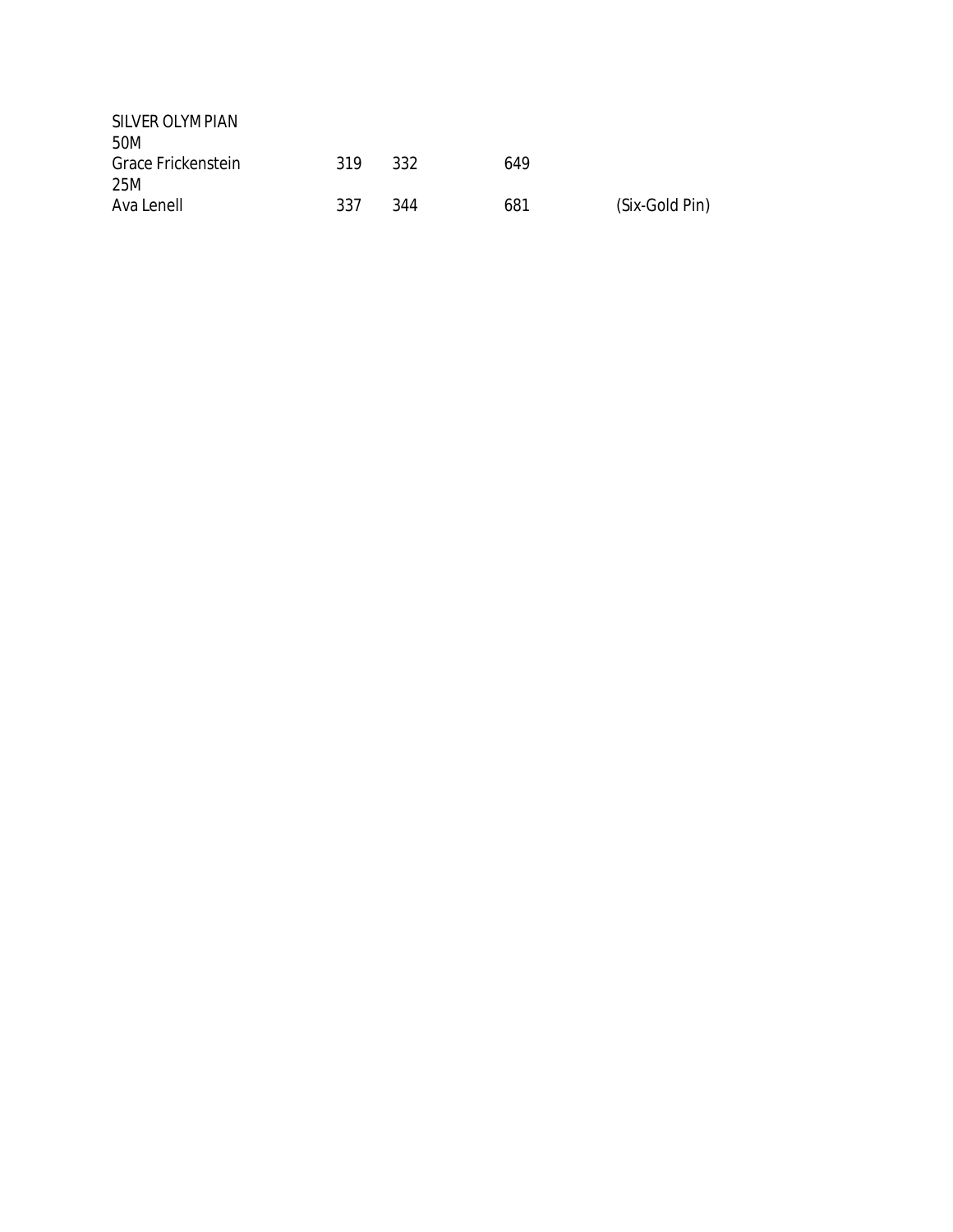| 1 <sup>ST</sup> JOAD STAR PIN<br>15M                   |                   |                   |                   |
|--------------------------------------------------------|-------------------|-------------------|-------------------|
| Nathan Palachkdarry*<br>Alice Lee*<br>Emma Langenberg* | 309<br>284<br>289 | 305<br>290<br>277 | 614<br>574<br>566 |
| 2 <sup>ND</sup> JOAD STAR PIN<br>20M                   |                   |                   |                   |
| Jade Reymond*<br>lan Sondgeroth*                       | 270<br>261        | 322<br>204        | 592<br>465        |
| 3 <sup>RD</sup> JOAD STAR PIN<br>25M                   |                   |                   |                   |
| Maggie Baus*<br>Skylar Costello*<br>Maxwell McCann     | 249<br>248<br>194 | 284<br>280<br>175 | 533<br>528<br>369 |
| 4TH JOAD STAR PIN<br>30M<br>Logan Walter*              | 223               | 251               | 474               |
| 5TH JOAD STAR PIN                                      |                   |                   |                   |
| 50M<br>Elizabeth Litwin<br>25M                         | 156               | 129               | 285               |
| Eryn McDonough                                         | 156               | 174               | 330               |
| 6TH JOAD STAR PIN<br>30M                               |                   |                   |                   |
| Ryan Atkinson<br>Christina Gursky                      | 256<br>261        | 271<br>251        | 527<br>512        |
| Phoebe Kim                                             | 195               | 246               | 441               |
| 7 <sup>TH</sup> JOAD STAR PIN<br>50M                   |                   |                   |                   |
| Leslie Pozezinski<br>30M                               | 238               | 250               | 488               |
| Naz Macalandong*                                       | 316               | 311               | 627               |
| 8 <sup>TH</sup> JOAD STAR PIN<br>50M                   |                   |                   |                   |
| Cassie Kunz<br>Megan McDonough                         | 264<br>247        | 268<br>205        | 532<br>452        |

BRONZE OLYMPIAN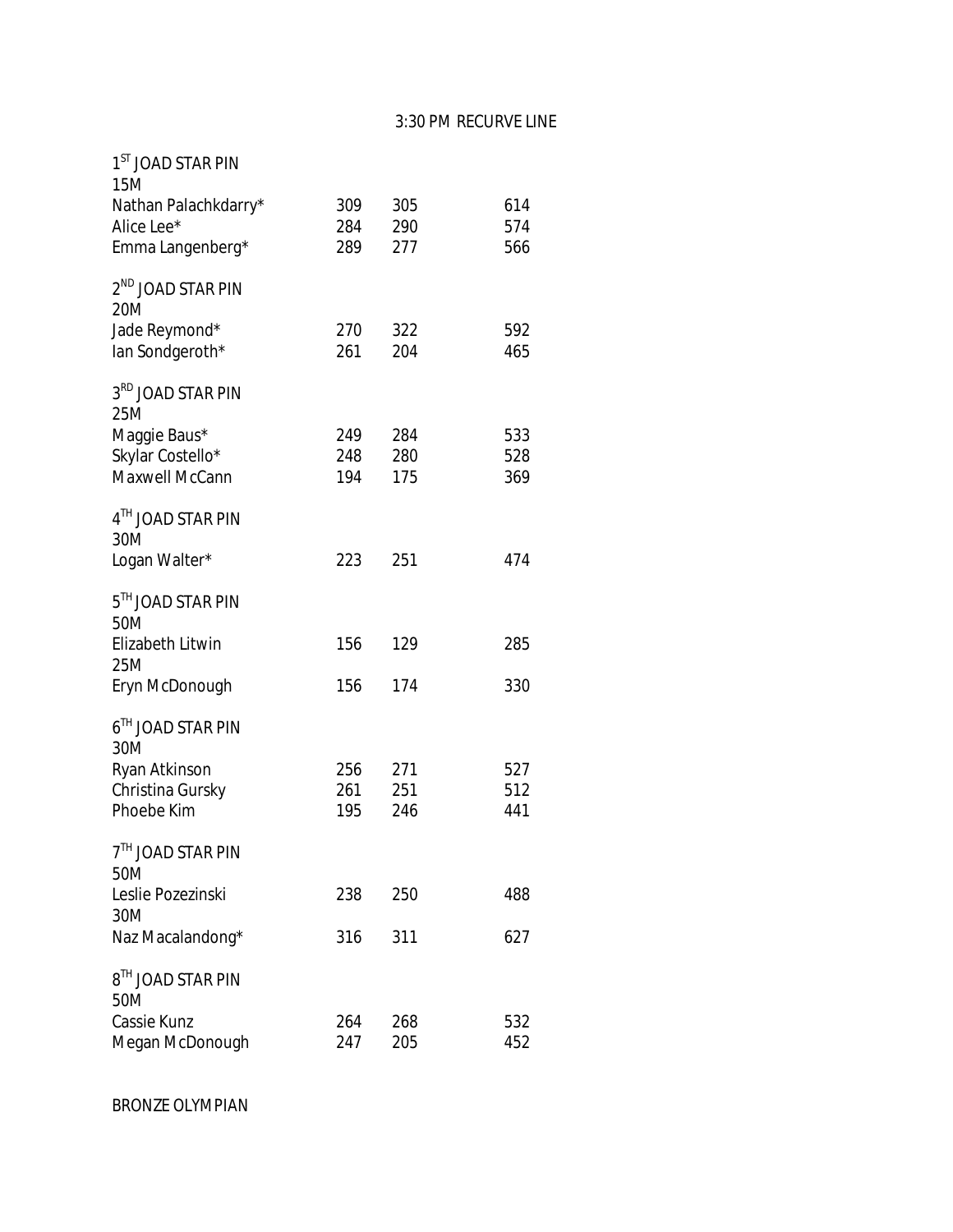| 50M<br>Olivia Sanborn                 | 286 | 283 | 569 |
|---------------------------------------|-----|-----|-----|
| SILVER OLYMPIAN<br>50M<br>Olivia Artz | 160 | 196 | 356 |
| <b>GOLD OLYMPIAN</b><br>60M           |     |     |     |
| Adam Valera<br>30M                    | 313 | 326 | 639 |
| Valentina Pazos                       | 264 | 278 | 542 |